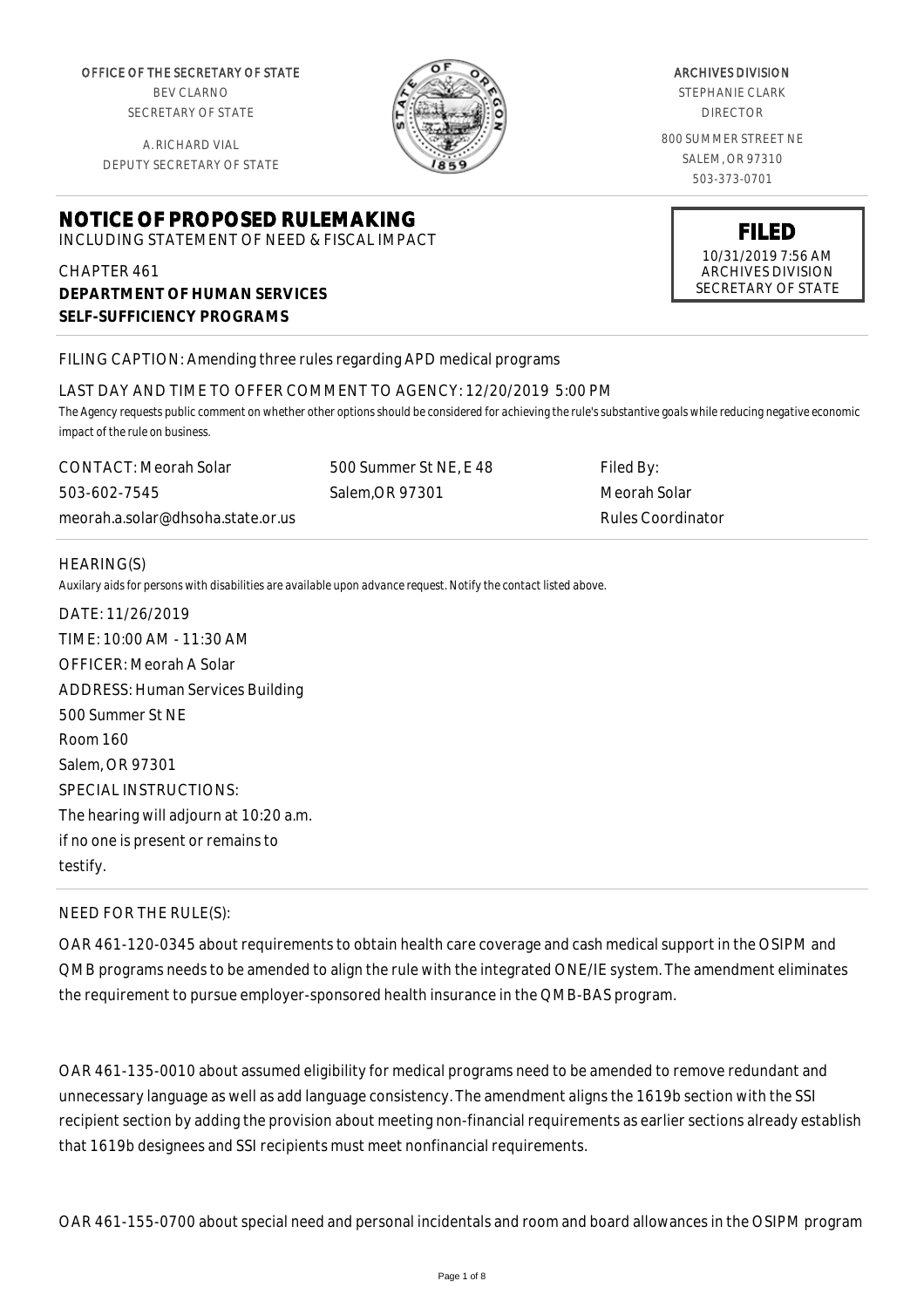need to be amended to allow the Department to pay room and board without personal incidentals for individuals whose SSI is suspended due to incarceration in a public institution and are now being released into a community based care setting. The amendment will allow the payment to be made while the individual works to reinstate SSI or until SSI is denied. The changes need to occur as the Department does not currently have a rule that allows this payment for OSIPM-LTC individuals, which has caused a service equity gap. This payment will also allow individuals to avoid Nursing Facility placement due to a lack of income.

DOCUMENTS RELIED UPON, AND WHERE THEY ARE AVAILABLE:

None.

## FISCAL AND ECONOMIC IMPACT:

The Department is unable to estimate the fiscal impact of amending OAR 461-120-0345 as private insurance is not coded on QMB cases, so there is no way to track how many individuals potentially qualify for employer-sponsored insurance; however, the number is believed to be very low. In addition, most employer-sponsored insurance plans cover dental and vision, which Medicare does not, so it is likely individuals would prefer to maintain or seek coverage when available on their own. The Department could experience a negative fiscal impact as a result of this rule change as private insurance would be billed for any out-of-pocket Medicare costs before Medicaid, thus potentially increasing Medicare wrap-around claims. The Department cannot estimate the exact impact as there is no way to track who is currently has or would potentially qualify for employer-sponsored health insurance. It is estimated that clients or applicants who must pay premiums for employer-sponsored health insurance and choose to drop or not pursue the coverage would potentially be positively impacted in that they would remain eligible for QMB-BAS; however, they would lose any insurance coverage for services not covered by Medicare. The Department estimates that these amendments will have no fiscal impact on other state agencies, local government, and business including small business. There is no cost of compliance for small business.

The Department estimates that amending OAR 461-135-0010 will have no fiscal impact on clients, the public, the Department, other state agencies, local government, and business, including small business. There is no cost of compliance for small businesses. No small businesses are subject to this rule.

The Department is unable to estimate the fiscal impact of amending OAR 461-155-0700 as the Department does not have a way to determine an exact number of clients that will be eligible under this rule change and therefore cannot determine an exact expenditure or savings. However, any negative economic impact to the Department due to making these room and board payments would be positively offset by avoiding unnecessary placement in a nursing facility. Currently, the basic nursing facility rate is \$9,332.15 per month for one individual. The base rate for a Residential Care Facility is \$1,626 per month for one individual, including the room and board standard of \$599.00 per month, the total monthly expenditure for the Department would be \$2,225 (\$1,626 + \$599 = \$2,225). For one individual that avoids nursing facility placement, in one month the cost savings to the Department would be \$7,107.15 (\$9,332.15 - \$2,225 = \$7,107.15). OSIPM-LTC clients will be positively affected as the Department will pay their room and board dues while they work to reinstate SSI, rather than the client accruing an unpaid room and board balance with the community based care facility or requiring unnecessary placement in a nursing facility. Providers will be positively affected as they will receive room and board payments monthly for clients that wouldn't normally be able to make this payment. The Department estimates that these amendments will have no fiscal impact on other state agencies, local government, and business including small business. There is no cost of compliance for small business.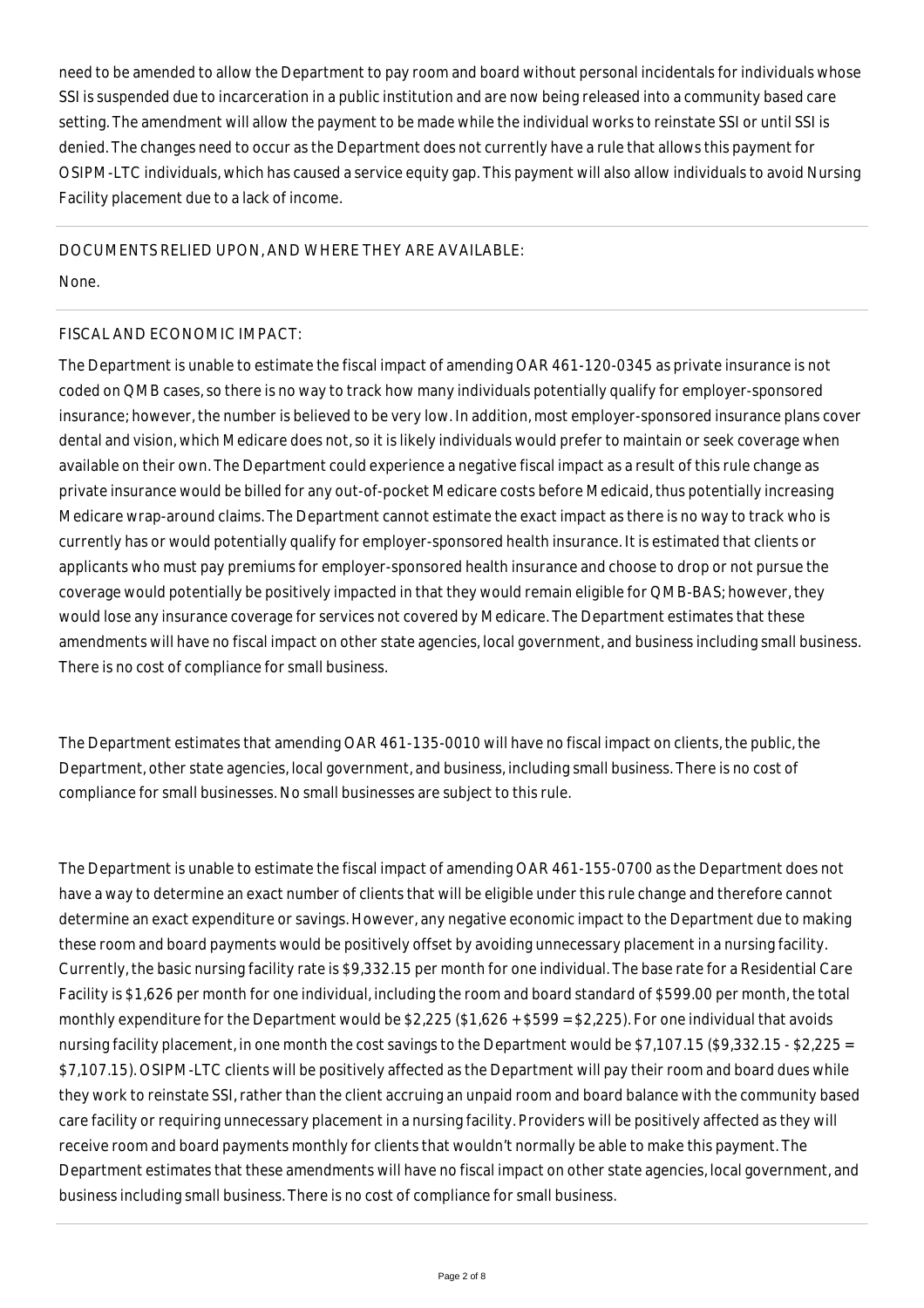# COST OF COMPLIANCE:

*(1) Identify any state agencies, units of local government, and members of the public likely to be economically affected by the rule(s). (2) Effect on Small Businesses: (a) Estimate the number and type of small businesses subject to the rule(s); (b) Describe the expected reporting, recordkeeping and administrative activities and cost required to comply with the rule(s); (c) Estimate the cost of professional services, equipment supplies, labor and increased administration required to comply with the rule(s).*

see above under Fiscal and Economic Impact

## DESCRIBE HOW SMALL BUSINESSES WERE INVOLVED IN THE DEVELOPMENT OF THESE RULE(S):

Small businesses were not involved in the development of these rules but are invited to provide input during the public comment period.

## WAS AN ADMINISTRATIVE RULE ADVISORY COMMITTEE CONSULTED? YES

#### RULES PROPOSED:

461-120-0345, 461-135-0010, 461-155-0700

#### AMEND: 461-120-0345

RULE SUMMARY: OAR 461-120-0345 about requirements to obtain health care coverage and cash medical support in the OSIPM and QMB programs is being amended to eliminate the requirement to pursue employer-sponsored health insurance in the QMB-BAS program. This change aligns the rule with the integrated ONE/IE system.

CHANGES TO RULE:

## 461-120-0345

Clients Required to Obtain Health Care Coverage and Cash Medical Support; OSIPM, QMB ¶

This rule explains the obligation of individuals applying for or receiving benefits under the OSIPM or QMB programs to obtain health care coverage and cash medical support for any individual receiving Medicaid under the state plan for which the individual can legally assign rights (see OAR 461-120-0310).¶

(1) Unless excused from the requirements of subsection (d) of this section or for good cause defined in OAR 461- 120-0350:¶

(a) Individuals must cooperate with the Department and the Division of Child Support of the Department of Justice in establishing the identity of the parents (see OAR 461-001-0000) of any child (see OAR 461-001-0000) receiving Medicaid under the state plan for which the individual can legally assign rights.¶

(b) Individuals must cooperate with obtaining cash medical support.¶

(c) Each individual must make a good faith effort to obtain available coverage under Medicare. In the OSIPM program, the applicant is not required to enroll in Medicare Part A coverage if all of the following are true:¶

(A) The applicant will incur a cost for the coverage.¶

(B) The applicant is otherwise ineligible for QMB-BAS.¶

(C) The applicant does not have a service liability in excess of the Part A premium.¶

(d) The Department may not refer a case for medical support enforcement when the referral is based solely on health care services provided through an Indian Health Program to a child who is eligible for health care services from the Indian Health Service.¶

(2) Each individual must make a good faith effort to obtain available coverage under Tri-Care.¶

(3) To be eligible for the OSIPM and QMB-BAS programs, once informed of the requirement, an individual who is able to must apply for, accept, and maintain cost-effective, employer-sponsored health insurance (see OAR 461- 155-0360). In the OSIPM and QMB-BAS programs,  $tI$ he individual is not required to incur a cost for the health insurance.¶

(4) An individual who fails to meet an applicable requirement in sections (1), (2), or (3) of this rule is ineligible.¶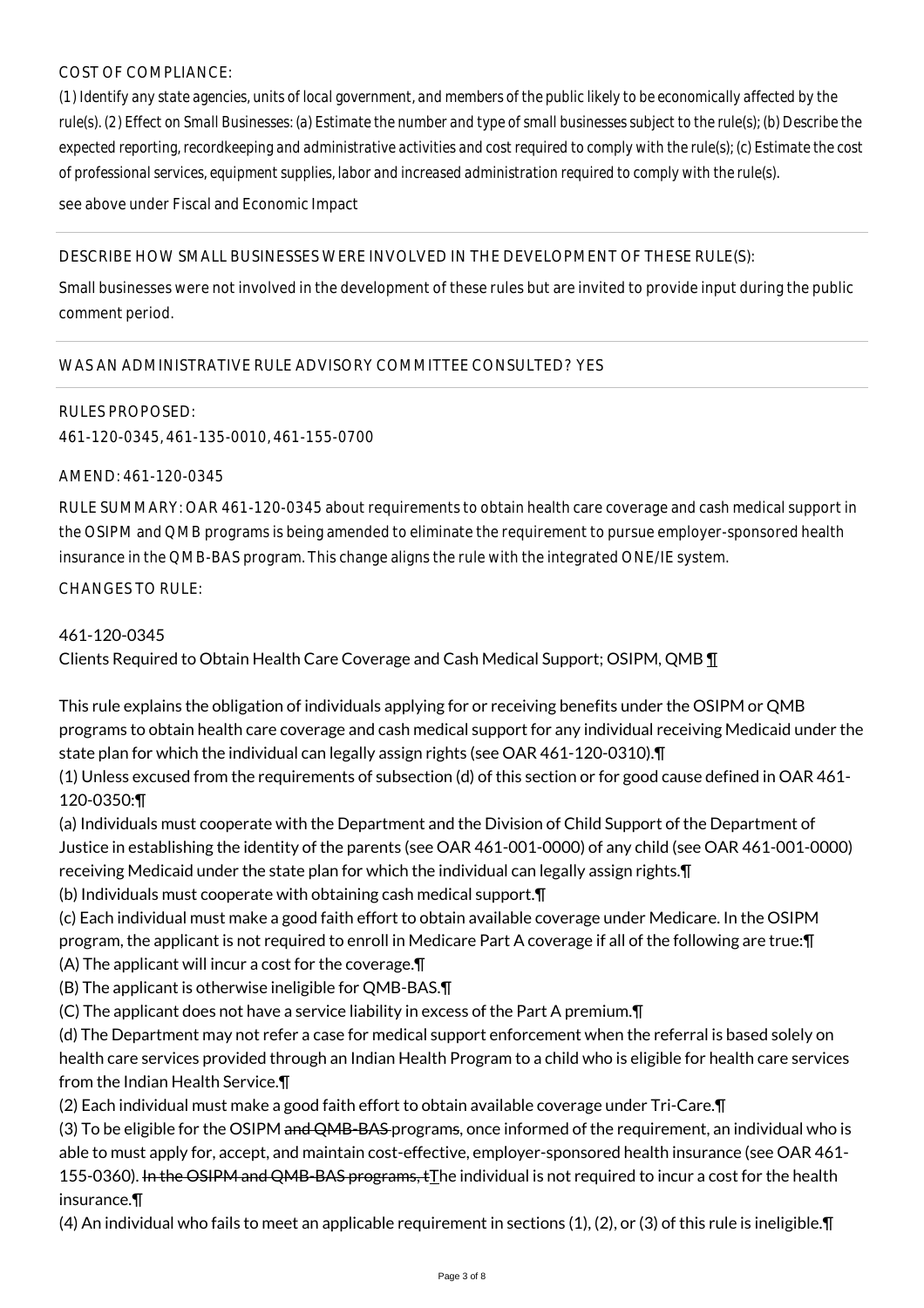(5) In the case of an individual failing to meet the requirements of section (1) of this rule, the Department applies the penalty after providing the client with notice and opportunity to show the provisions of OAR 461-120-0350 apply.¶

(6) The penalty provided by this rule ends when the individual meets the requirements of this rule.¶

(7) The penalty does not apply to individuals who are not legally able to assign rights on behalf of themselves.

Statutory/Other Authority: ORS 411.060, 411.070, 412.024, 412.049, 414.042

Statutes/Other Implemented: ORS 411.060, 411.070, 412.001, 412.024, 412.049, 414.025, 414.042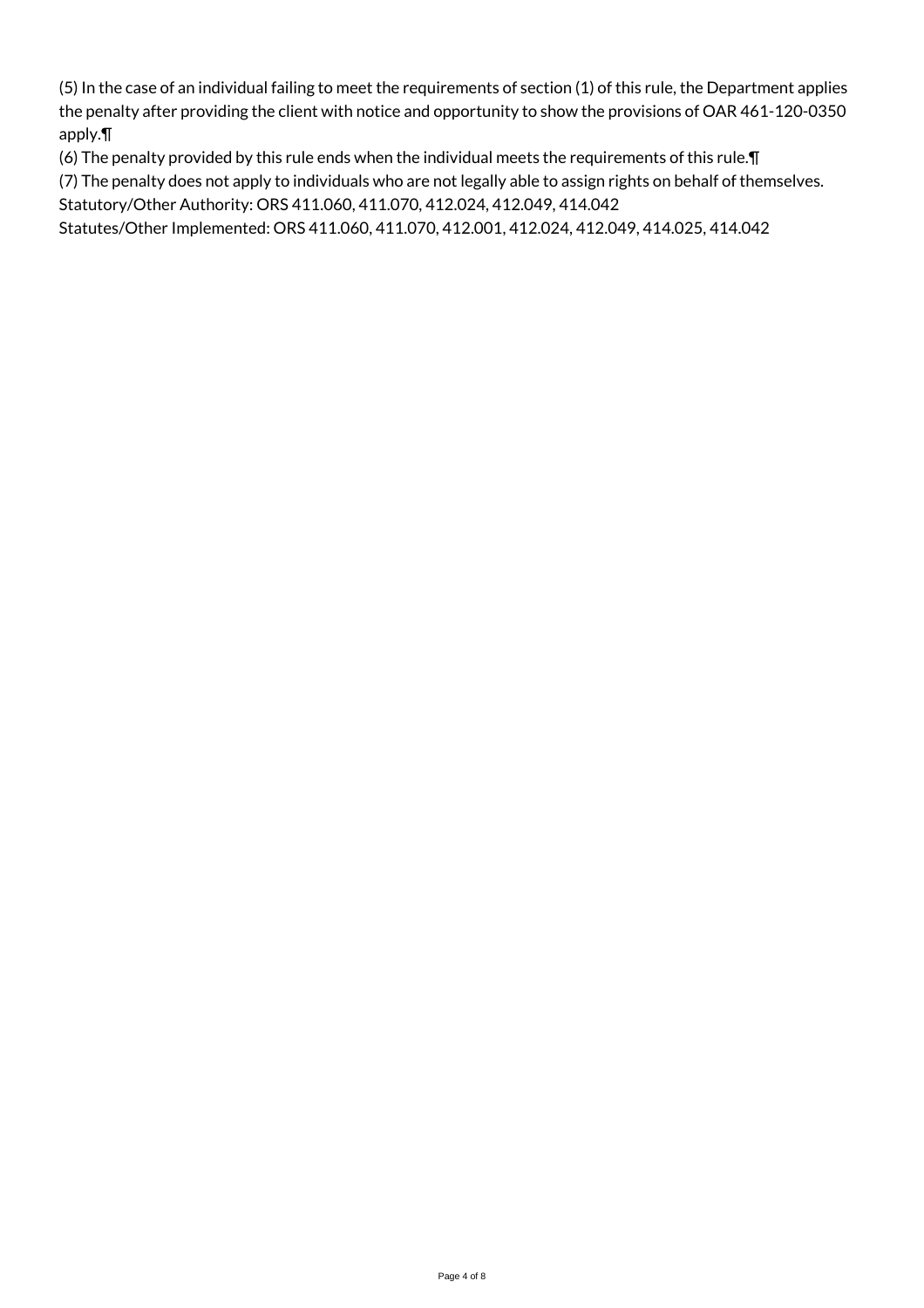## AMEND: 461-135-0010

RULE SUMMARY: OAR 461-135-0010 about assumed eligibility for medical programs is being amended to align the 1619b section with the SSI recipient section by adding the provision about meeting non-financial requirements as earlier sections already establish that 1619b designees and SSI recipients must meet nonfinancial requirements. The changes remove redundant and unnecessary language as well as add language consistency.

CHANGES TO RULE:

#### 461-135-0010

Assumed Eligibility for Medical Programs ¶

(1) This rule sets out when a client is assumed eligible for certain medical programs because the client receives or is deemed to receive benefits of another program.¶

(2) A pregnant woman who is eligible for and receiving benefits the day the pregnancy ends is assumed eligible for the OSIPM program until the last day of the calendar month in which the 60th day after the last day of the pregnancy falls.¶

(3) A pregnant woman who was eligible for and receiving medical assistance under the OSIPM program or OCCS Medical Programs (see OAR 461-001-0000) and becomes ineligible while pregnant is assumed eligible for Medicaid and can continue to receive OSIPM or OCCS Medical Programs benefits until the last day of the calendar month in which the 60th day after the last day of the pregnancy falls.¶

(4) A child (see OAR 461-001-0000) born to a mother eligible for and receiving OSIPM benefits is assumed eligible for medical benefits under this section until the end of the month the child turns one year of age.¶

(5) The individuals described in subsection (a) and (b) of this section are assumed eligible for OSIPM (except OSIPM-EPD) unless subsection (c), (d), or (e) of this section applies:¶

(a) A recipient of SSI benefits who meets all non-financial requirements for the OSIPM program except citizen and non-citizen status. SSI recipients are presumed to meet all citizen and non-citizen status requirements for the OSIP program .¶

(b) An individual who meets all non-financial requirements for the OSIPM program except citizen and non-citizen status and is deemed eligible for SSI under Sections 1619(a) or (b) of the Social Security Act (42 U.S.C. 1382h(a) or (b)), which cover individuals with disabilities whose impairments have not changed but who have become gainfully employed and have continuing need for OSIPM. Individuals deemed eligible for SSI under Sections 1619(a) or (b) of the Social Security Act are assumed to meet all citizen and non-citizen status requirements for the OSIPM program.¶

(c) An individual described in subsection (a) or (b) of this section who is in a nonstandard living arrangement (see OAR 461-001-0000) is not eligible for long-term care (see OAR 461-001-0000) services if the individual would otherwise be ineligible for OSIPM due to a disqualifying transfer of assets (OAR 461-140-0210 to 461-140-0300 regulate the effect of a transfer of assets on a client).¶

(d) An individual described in subsection (a) or (b) of the section who is in a nonstandard living arrangement is not assumed eligible for long-term care services if countable (see OAR 461-001-0000) resources exceed the limit after performing the calculation under OAR 461-160-0580.¶

(e) An individual described in subsection (a) or (b) of the section who does not meet the requirements of OAR 461- 120-0345 or the residency requirements (see OAR 461-120-0010) is not assumed eligible for OSIPM.¶ (6) For the purposes of this section the definition of a "child" means an unmarried individual under age 19 and includes natural, step, and adoptive children. A child found eligible for OSIPM is assumed eligible until the end of the twelfth month following the determination of the child's OSIPM eligibility or redetermination of eligibility unless the child:¶

(a) No longer meets the definition of a child given in this section;¶

(b) Moves out of state;¶

(c) Voluntarily ends benefits; or¶

(d) Is eligible for any other Medicaid program that provides OHP Plus benefits.¶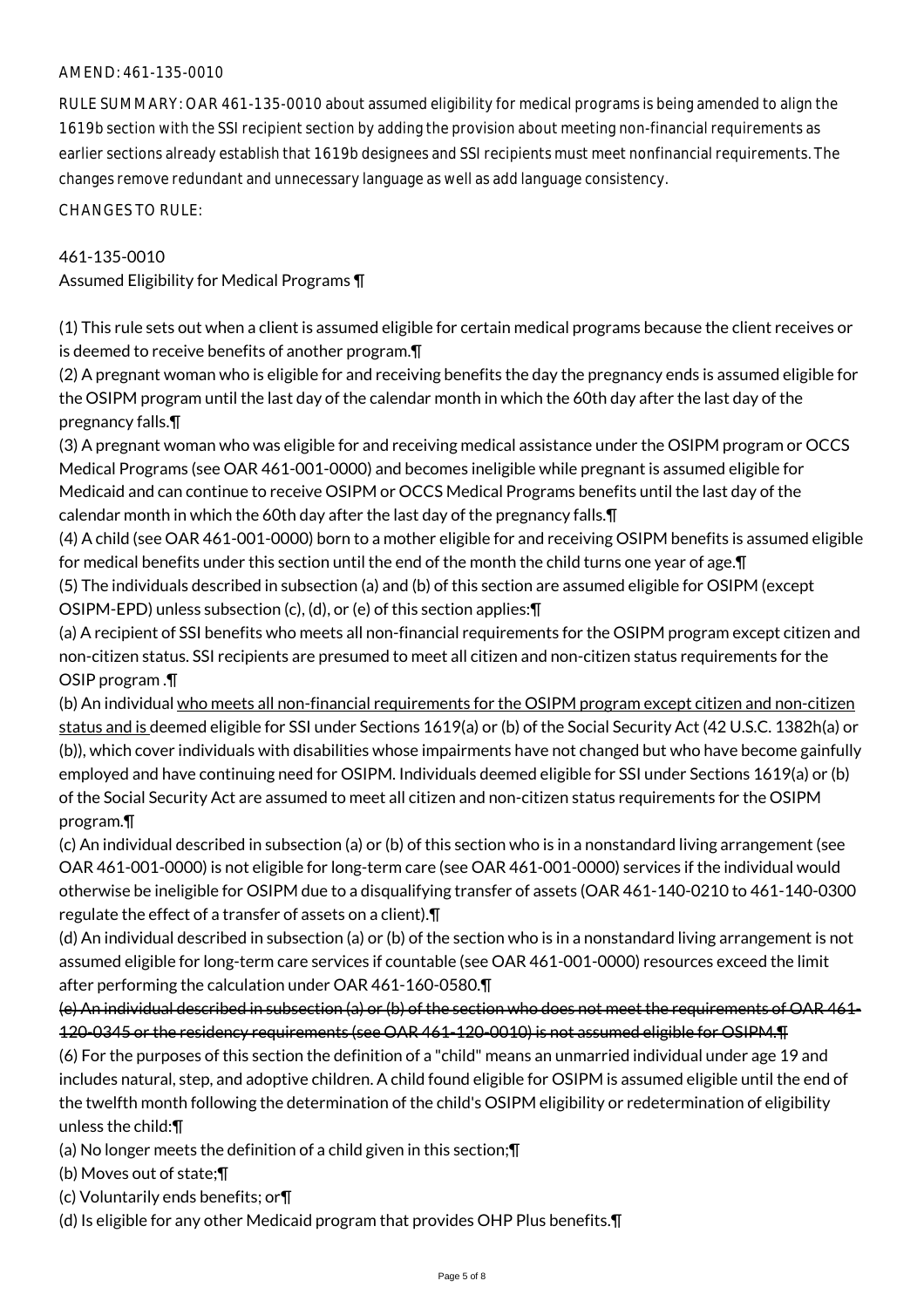(7) A client who receives both benefits under Part A of Medicare and SSI benefits is assumed eligible for the QMB-BAS program unless the individual does not meet the requirements of OAR 461-120-0345 or the residency requirements (see OAR 461-120-0010).

Statutory/Other Authority: ORS 409.050, 411.060, 411.070, 411.404, 413.085, 414.685 Statutes/Other Implemented: ORS 409.010, 411.060, 411.070, 411.404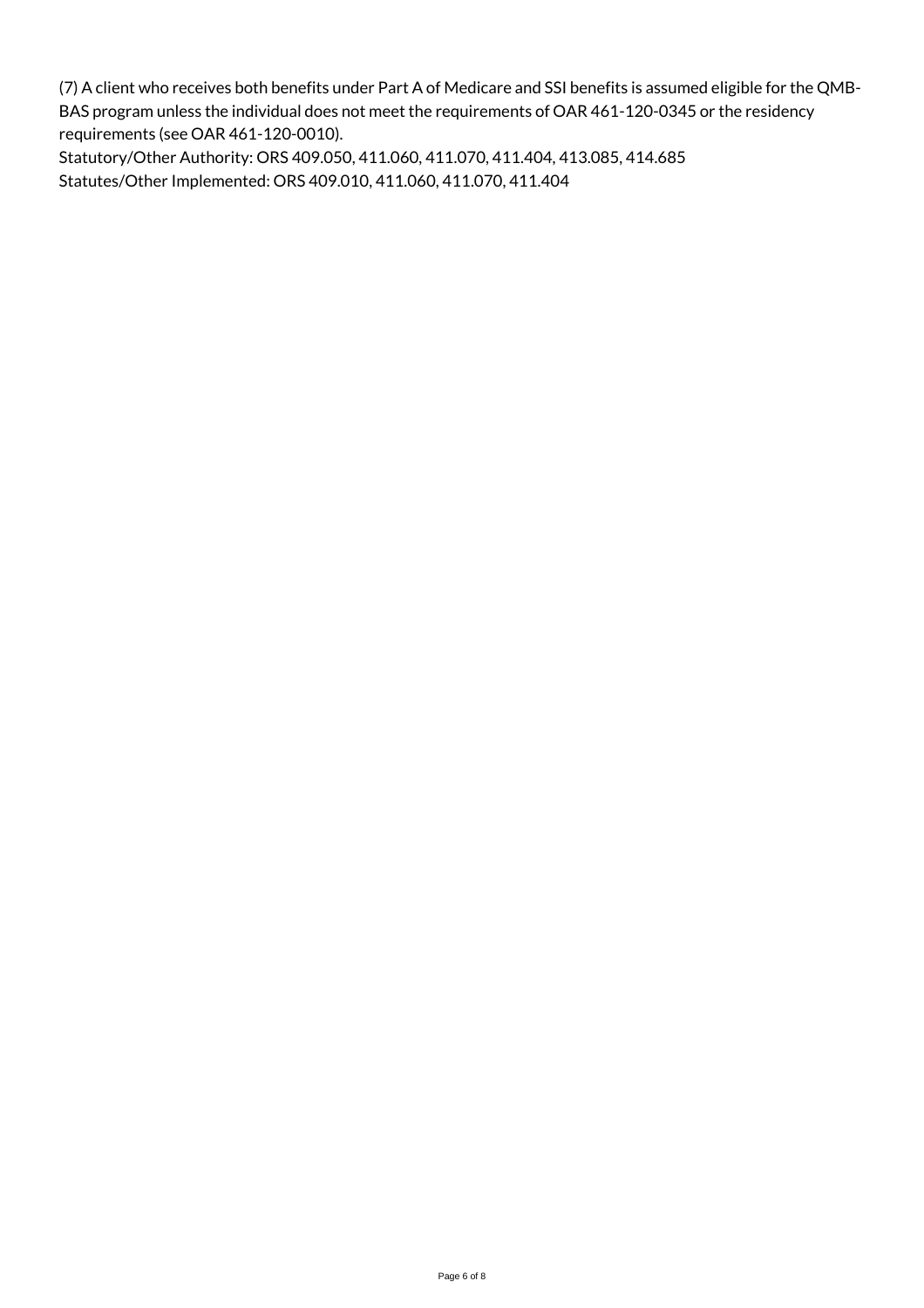## AMEND: 461-155-0700

RULE SUMMARY: OAR 461-155-0700 about special need and personal incidentals and room and board allowances in the OSIPM program is being amended to allow the Department to pay room and board without personal incidentals for individuals whose SSI is suspended due to incarceration in a public institution and are now being released into a community based care setting. The amendment will allow the payment to be made while the individual works to reinstate SSI or until SSI is denied. The changes are being made as the Department does not currently have a rule that allows this payment for OSIPM-LTC individuals, which has caused a service equity gap. This payment will also allow individuals to avoid nursing facility placement due to a lack of income.

 $CHANGFS TO RIIF$ 

#### 461-155-0700

Special Need; Personal Incidentals and Room and Board Allowances; OSIPM ¶

#### In the OSIPM program:¶

(1) In the following circumstances, personal incidentals and room and board allowances may be paid for an individual to reside in a community based care facility (see OAR 461-155-0630) to avoid placement in a nursing facility or leave a nursing facility or an acute care hospital, when an individual meets the requirements of one of the following subsections:¶

(a) Is determined to be eligible based on a disability determination made by the Department (see OAR 461-125- 0370).¶

(A) To receive this payment, the individual must pursue SSI by making application with the Social Security Administration (SSA) and appealing denials until SSA makes a final administrative decision. If SSI is denied at the final SSA administrative level, the individual is no longer eligible for this payment.¶

(B) The payment is the difference between the countable (see OAR 461-001-0000) income of the individual and the OSIPM program adjusted income standard (see OAR 461-155-0250).¶

(b) Is leaving a nursing facility and limited to a maximum SSI payment of \$30 or to a maximum Veterans benefit payment of \$90. The payment is the difference between the countable income of the individual and the OSIPM program adjusted income standard (see OAR 461-155-0250).¶

(c) Is a qualified non-citizen under OAR 461-120-0125 who is not eligible for SSI due to not meeting the requirements to become a naturalized citizen within the SSI time limit.¶

(A) The individual must pursue naturalization.¶

(B) The payment is the difference between the countable income of the individual and the OSIPM adjusted income standard (see OAR 461-155-0250).¶

(d) Does not have sufficient income to divert to the community spouse (see OAR 461-001-0030) due to the difference between the personal needs allowance related to a nursing facility placement and the personal needs allowance and room and board related to a community based care facility placement. The allowance is issued only when the individual or community spouse requests or chooses a nursing facility placement rather than a community based care facility placement because the community spouse needs the resulting higher diversion amount to meet his or her monthly expenses.¶

(A) For all individuals, the allowance is the difference between the amount of the individual's income that would be available to divert to the community spouse under a nursing facility placement and the amount of the individual's income available under the community based care facility placement, using the liability calculation as outlined in OAR 461-160-0620.¶

(B) For an individual whose income is less than the adjusted OSIPM program standard, the allowance is the amount calculated under paragraph (A) of this subsection plus the difference between the OSIPM program adjusted income standard and the individual's countable income.¶

(2) Room and board allowance (see OAR 461-155-0270), without personal incidentals, may be paid for an individual to reside in a community based care facility (see OAR 461-155-0630) to avoid placement in a nursing